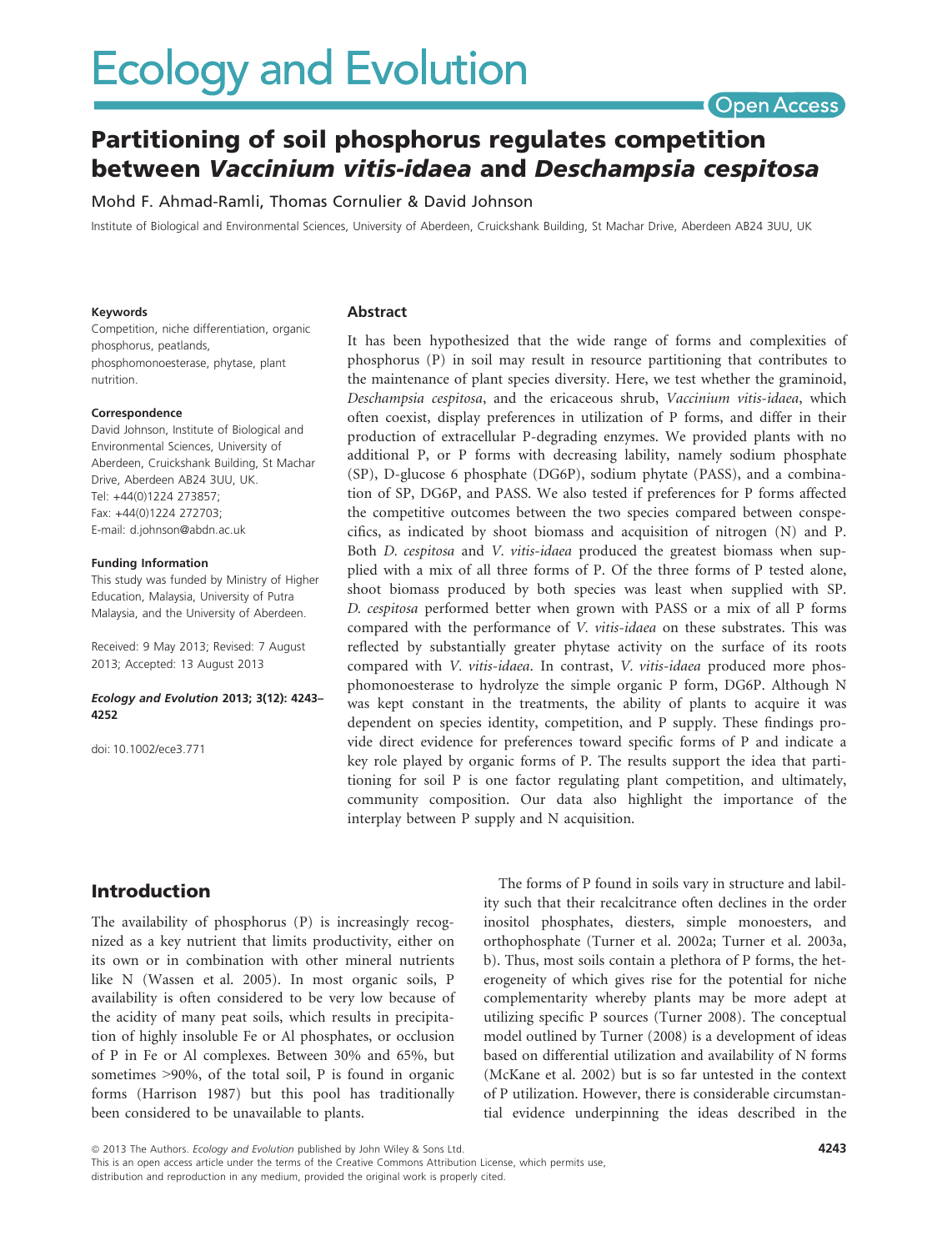model. For example, evidence from laboratory microcosms containing the grass Agrostis capillaris shows that phytate is hydrolyzed and taken up by the plant within hours of exposure to the root systems and thus contributes significantly to its nutritional demands (Macklon et al. 1997).

Our understanding of the composition and turnover of organic P in soil has increased markedly, in many cases by application of nuclear magnetic resonance (NMR) imaging, and these advances demonstrate a rich diversity of P forms. For example, we now know that the relative proportions of organic forms of P often varies in soil (Turner et al. 2002b), and correlative-based approaches suggest that vegetation composition (Cross and Schlesinger 2001) may affect this.

Plants respond to P deficiency in a variety of ways, including changing root morphology, increasing production of extracellular phosphatases, upregulating P transporter genes, and forming symbioses with microorganisms, such as mycorrhizal fungi that have adaptations enabling them to acquire more P from soil. Plant roots have a similar capability as many soil microorganisms to secrete phosphatases, which release inorganic P by hydrolysis of ester bonds between organic carbon and P (Sahu et al. 2007). There is evidence that certain plants are capable of hydrolyzing organic P compounds in P deficient circumstances (Felipe et al. 1979; Tarafdar and Claassen 2003) but that this may differ according to the species of plant, thus supporting the idea of resource partitioning for P in soil (Turner 2008). For example, P-degrading enzymes vary considerably between species and functional type of plants (Johnson et al. 1999; Phoenix et al. 2004; Venterink 2011), and it has been suggested that this reflects different affinities for specific components of the heterogeneous soil organic P pool (Turner 2008). The production of phosphatases by Eriophorum vaginatum has been estimated to account for 69% of its annual P demand (Kroehler and Linkins 1988). Plantago lanceolata and Rumex acetosella, both of which are abundant in extensively grazed pastures, differ markedly in their utilization of soil P fractions (Fransson et al. 2003). Similarly, the formation of different types of mycorrhizas, or possibly colonization by different species of mycorrhizal fungi, may also promote partitioning of soil P. For example, ectomycorrhizal fungi are able to access phosphate esters and inositol phosphates (Antibus et al. 1992), while ericoid mycorrhizal fungi can efficiently use phosphate diesters (Leake and Miles 1996).

A further factor leading to P partitioning is the potential of plants to produce different types of P-degrading enzymes. Phosphomonoesterase is active under both alkaline and acid conditions (Criquet et al. 2004), and these enzymes differ in their reaction on different substrates. Phytase, also known as myo-insitolhexakis phosphate phosphohydrolase, is a phosphatase that hydrolyzes sodium phytate, releasing inorganic free orthophosphate (Wyss et al. 1999). Phytase can be secreted by plant roots (Li et al. 1997), especially when grown in P deficient conditions.

Despite the wide range of data available suggesting that partitioning of soil P has potential to occur, and the development of a theoretical model bringing these lines of evidence together (Turner 2008), there has been no empirical test of this hypothesis. This lack of evidence is a major gap in our understanding of what shapes plant community composition. It also limits our ability to determine how nutrient availability and acquisition may affect competition among individuals and species of plants. For example, the ability of two plants to utilize different forms of P in soil may alleviate competition and be a mechanism promoting coexistence.

Here, we grew two species of acid tolerant plants, Vaccinium vitis-idaea (a dwarf shrub) and Deschampsia cespitosa (a graminoid), in intra- or interspecific competition in a P deficient substrate amended with one of three forms of P and a mixture of all three. We tested the hypotheses that (1) V. vitis-idaea and D. cespitosa have preference for P forms leading to partitioning of soil P resources; (2) the ability to utilize different P forms is regulated by production of extracellular P-degrading enzymes; and (3) when plants are grown in interspecific competition, they acquire more P when a mixture of P forms are supplied, compared with single forms of P.

# Materials and Methods

### Growth substrate

The substrate mix was devised to ensure low background P availability and low pH, yet also to provide a degree of ecological relevance in terms of soil physical properties and microbial communities. Pots (6.5 cm diameter  $\times$  7 cm height) were filled with 36 g acid-washed sand, 2 g vermiculite, and 2 g air-dry peat to give a final pH of 5.4. The peat was collected from the upper 20 cm of Red Moss National Nature Reserve, Aberdeenshire (57.23°N, -2.13°W). The reserve is managed by the Scottish Wildlife Trust, and the most abundant plants species are Calluna vulgaris L. (Hull), Eriophorum vaginatum L., Eriophorum angustifolium Honck., Erica tetralix L., Myrica gale L., Ulex europaeus L., Juncus effusus L., Betula pendula Roth., Carex spp., Sphagnum spp., Hypnum jutlandicum Holmen & E.Warncke, and Polytrichum commune Hedw. (Hulme 2006). The peat samples were homogenized, and all the roots, plant residue, and litter together with undecomposed plant materials were removed. The peat was air-dried, sieved (2 mm), and stored at 5°C prior to use in the experiments. Seeds of D. cespitosa (L.) and V. vitis-idaea (L.) were obtained from Emorsgate Seeds Ltd and Chiltern Seeds Ltd. The seeds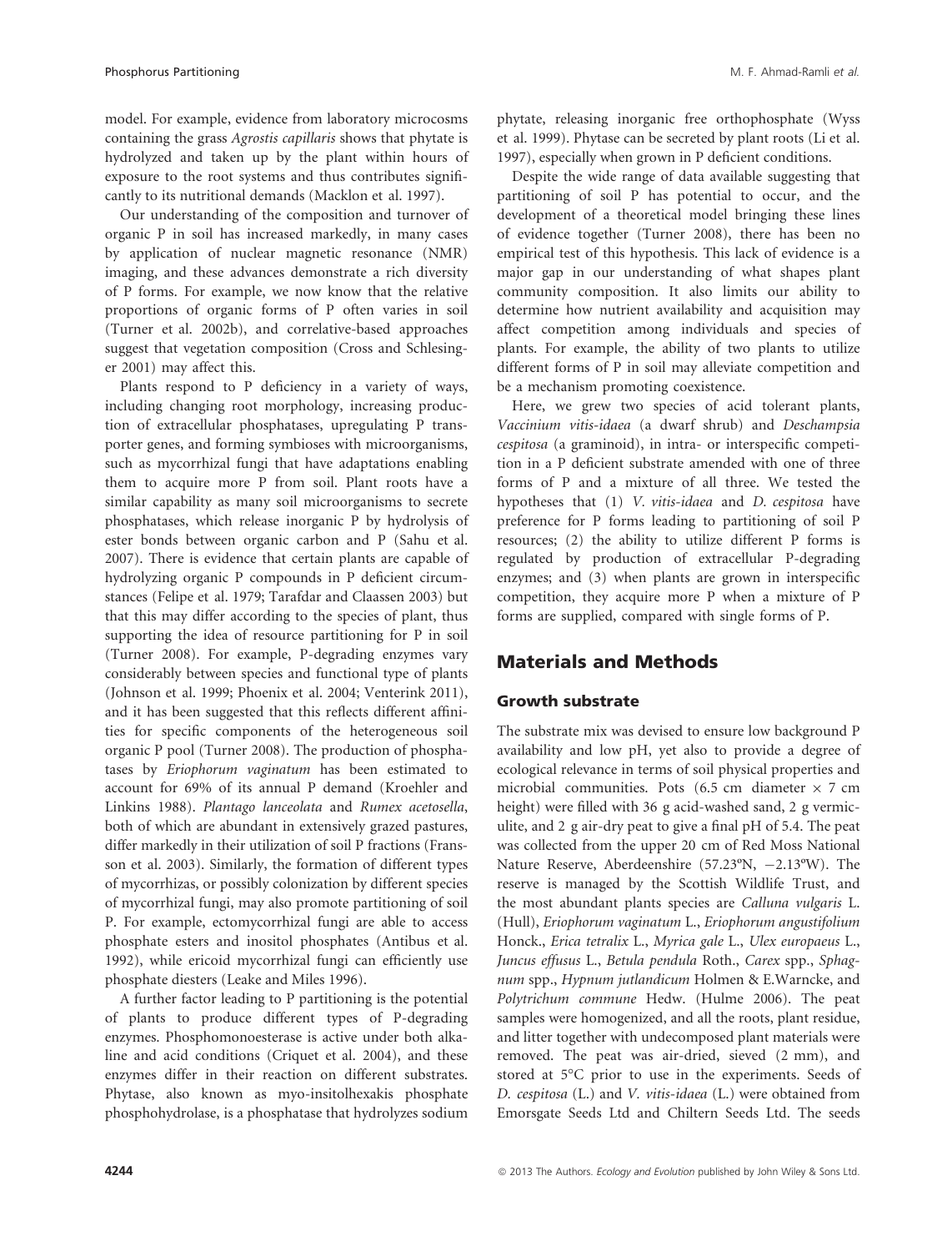were surface sterilized with calcium hypochlorite for 20 min and washed with sterile water. The seeds were germinated on water agar for 4–6 days in the laboratory and transferred to the pots after 14 days.

#### Experimental design

To study the ability of plants to use either simple inorganic P or complex organic P, five treatments were established; no P addition (control), sodium phosphate (SP; a simple inorganic P form), D-glucose 6 phosphate (DG6P; a simple organic P form), phytic acid sodium salt (PASS; a complex organic P form), and a mix of SP, DG6P, and PASS (MIX). The pots in all the treatments received the same amount of P (28.2 mg  $P \cdot g^{-1}$  dwt). This was in addition to the background P that was already in the sand, vermiculite and peat growth medium (14.1 mg  $P \cdot g^{-1}$  dwt), yielding a total of 1.69 g P for each pot. One day prior to planting, all the P treatments were added in powder form and mixed together with the growth substrate. P amendments were made only once.

Each pot received two plants, either as heterospecifics or conspecifics. Additional macro- and micronutrients were added to each pot with a solution consisting of 4 mmol·L<sup>-1</sup> KNO<sub>3</sub>, 4 mmol·L<sup>-1</sup> Ca(NO<sub>3</sub>)<sub>2</sub>, 1.5 mmol·L<sup>-1</sup>  $MgSO<sub>4</sub>$ , 0.05 mmol·L<sup>-1</sup> EDTA FeNa, 0.001 mmol·L<sup>-1</sup>  $MnSO_4$ , 0.001 mmol·L<sup>-1</sup> ZnSO<sub>4</sub>, 0.001 mmol·L<sup>-1</sup> CuSO<sub>4</sub>, 0.05 mmol·L<sup>-1</sup> H<sub>3</sub>BO<sub>3</sub>, 0.0005 mmol·L<sup>-1</sup> Na<sub>2</sub>MoO<sub>4</sub>, 0.1 mmol $L^{-1}$  NaCl, and 0.0002 mmol $L^{-1}$  Co(NO<sub>3</sub>)<sub>2</sub> to ensure all the plants received required nutrients at sufficient level for optimal growth. Subsequently, all pots were watered with 8 mL distilled  $H_2O$  every day. All pots were arranged randomly in five 5 blocks, and five replicates were used for each treatment, which comprised three combinations of plant treatments (D. cespitosa  $\times$  D. cespitosa, V. vitis-idaea  $\times$  V. vitis-idaea and D. cespitosa  $\times$  V. vitisidaea) and five P treatments (control, three individual P forms and a mix of all three) to give a total of 75 pots (five replicates  $\times$  three plant treatments  $\times$  five P treatments).

The experiment was conducted in a growth chamber for 8 weeks, starting at the middle of November 2011 until the middle of January 2012. Temperature in the growth chamber was 20  $\pm$  1°C during daytime and 15  $\pm$  1°C at night, and the light was set for 16 h daylight and 8 h night. After 8 weeks, all the plants were harvested. About 3–5 g soil was removed with 0.5 g used for assays of phosphomonoesterase and phytase activities. The remaining soil was dried for 48 h at 80°C. Soil adhering to plant roots was removed using tap water. Shoot and root parts were separated, and all the shoot samples were dried for at least 48 h at 80°C before weighing. Some of root samples were cut into small pieces (ca. 2 cm) for immediate assay of surface phosphomonoesterase and phytase activities.

# Assay of phosphomonoesterase and phytase activity

To understand the mechanism regulating the differences observed in plant biomass and nutrition, we measured phosphomonoesterase and phytase enzyme activity on V. vitis-idaea and D. cespitosa roots. Phosphomonoesterase activity was quantified using the substrate p-nitrophenyl phosphate (p-NPP), which breaks down to produce p-nitrophenol (p-NP), which is measured spectrophotometrically (Tabatabai and Bremner 1969). Phytase activity was quantified using the substrate sodium phytate and the enzyme activity measured according to the concentration of PO4 released (Li et al. 1997). The subsamples of fresh roots were cleaned in distilled water with a soft brush and assayed in 10-mL glass jars containing 4 mL pNPP in citrate buffer solution at pH 5.4 (the pH of the growth medium). The samples were placed in an incubator shaker for 30 min at 37°C after which 0.5 mL of supernatant was collected and added to 2 mL of 2 mol $\cdot L^{-1}$  NaOH to stop the reaction. The absorbance of samples was determined at 405 nm immediately after the reaction was stopped and compared with a standard curve of pNP.

For phytase activity, the samples were added to 0.1 mL sodium phytate in 0.4 mL acetate buffer at pH 5.4. The samples were placed in a shaking incubator for 30 min at 37°C, and the reaction was terminated by addition of 1 mL 10% or 0.4 mmol $L^{-1}$  trichloroacetic acid (TCA). Protein precipitated by TCA was removed by centrifugation at  $10,000$  g for 10 min, and the supernatant was analyzed for liberated PO<sub>4</sub> using the ascorbic acid/molybdate method (Watanabe and Olsen 1965). After both assays, the fresh weight of all the root samples was determined, and enzyme activity expressed per unit fresh weight. The same procedure was followed for the assay of phosphomonoesterase and phytase activity in 0.5 g samples of soil.

#### Measurement of N and P in shoots and soil

Samples were digested at 370°C for 4 h in a salicylic acid/ sulfuric acid mix with a  $CuSO<sub>4</sub>/LiSO<sub>4</sub>$  catalyst (Bremner and Mulvaney 1982) and diluted with distilled water (1:10). Determination of N and P was undertaken colorimetrically by auto-analysis (TecatorFIAStar 5010; Foss UK Ltd, Didcot, Oxfordshire, UK).

#### Data analysis

The effect of P sources, plant species, competition, and the interactions between them were tested by general linear model in Minitab 16 using "pot" as random factor. A Tukey post hoc multiple comparison test was used to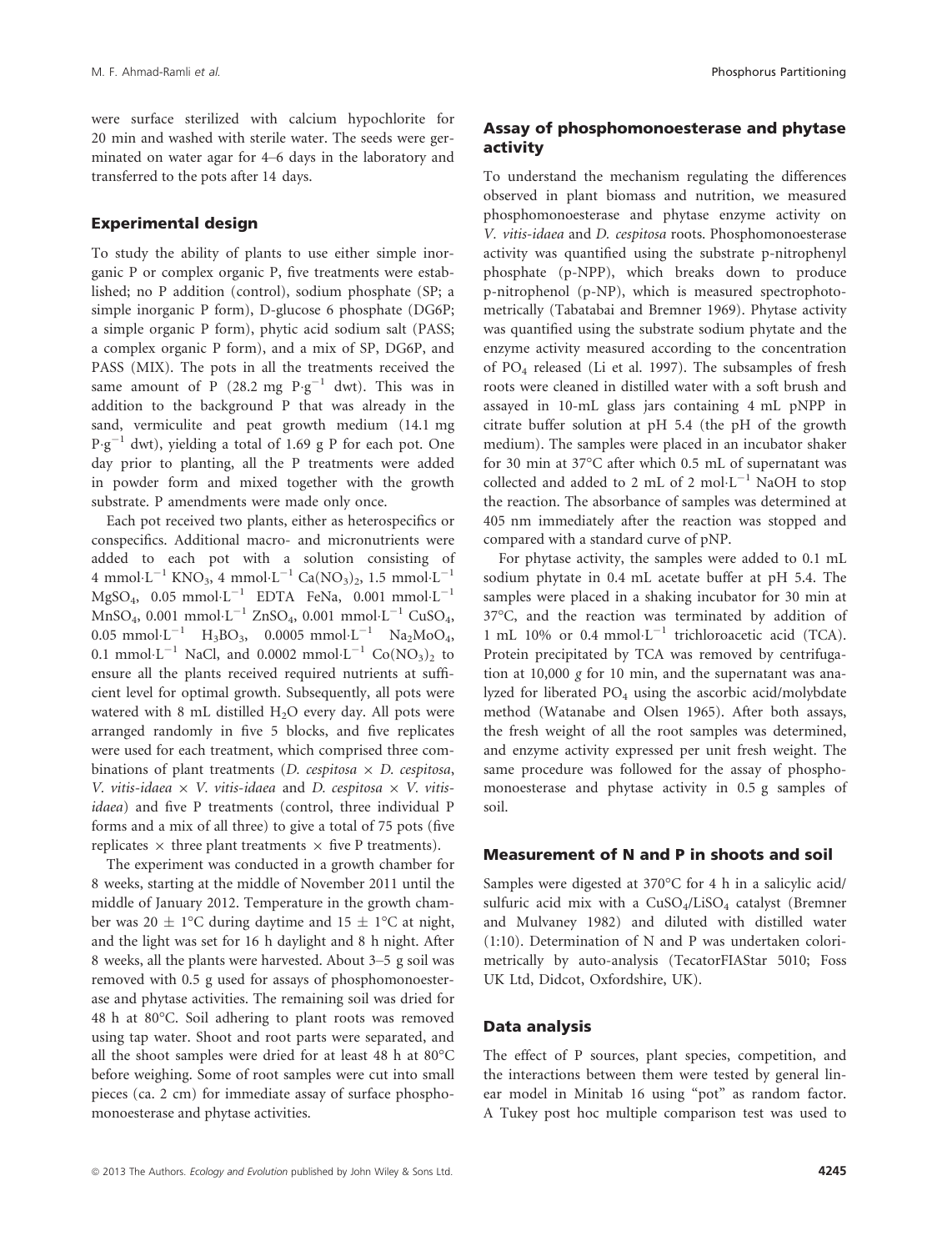determine differences among individual mean values. Where necessary, data were normalized by either logarithmic or square-root transformation. The shoot biomass data for each of the three P sources and for each plant species were used to generate predicted shoot biomass values in response to a mix of all three P sources, assuming equal uptake of each component P source. We undertook a stratified bootstrapping procedure in R to generate the distribution of the predicted and observed values for the mix and their difference. We generated the distribution of observed means using 100,000 bootstrap samples for each individual P source and for the mix. At each iteration, we computed the difference between the mean for the mix ("observed") and the mean of the means for the 3 P sources ("predicted"). A 95% confidence interval for the distribution of the differences not including zero indicated a significant difference between the observed and the predicted shoot biomass.

### **Results**

### Overall effects of P additions on shoot biomass

Generally, shoot biomass of D. cespitosa was stimulated by P additions, while the treatments had few significant effects on V. vitis-idaea shoot biomass, although overall the biomass responses were dependent on the type of P supplied (Fig. 1). These contrasting responses were reflected by a significant plant species  $\times$  P treatment interaction ( $P < 0.001$ ;  $F_{4,149} = 9.71$ ). Shoot biomass of V. vitis-idaea in control treatments did not differ significantly compared with any P addition treatment; however, following additions of glucose phosphate (DG6P), the shoot biomass was 2.6 mg dwt, and in the MIX treatment, the shoot biomass was 2.7 mg dwt, representing an increase of around 75% relative to controls. There was no effect of additions of SP on the shoot biomass of either V. vitis-idaea or D. cespitosa (Fig. 1); in fact, the biomass of V. vitis-idaea was slightly less (but not significantly) in response to SP compared with controls and significantly less than the biomass in response to D6GP and MIX. The shoot biomass of D. cespitosa tended to increase alongside the complexity of P forms. In the MIX treatment, the shoot biomass was twice that of the controls, and in response to PASS, the shoots were 81% greater than controls in response to DG6P; both these differences were significant (Fig. 1). While not significantly different, the shoot biomass in response to D6GP was about 50% greater than the controls. The biomass produced by each species in response to MIX did not reflect the predicted responses, which were calculated based on the response to the P forms individually. In both species, the observed



Figure 1. Mean (+SEM) shoot biomass of Vaccinium vitis-idaea and Deschampsia cespitosa in response to zero additions of P (background P) and addition of sodium phosphate (SP), D-glucose 6 phosphate (DG6P), phytic acid sodium salt (PASS), and a mixture of SP, DG6P, and PASS (Mix measured). Mix (predicted) is the mean biomass from the three single P form treatments. Bars sharing a letter are not significantly different ( $P > 0.05$ ).

responses to MIX were the same or slightly greater than the maximum biomass produced in individual P treatments. For both V. vitis-idaea and D. cespitosa, the predicted responses were significantly less than the measured responses (difference with 95% confidence intervals: 0.00134 [0.00069; 0.0029] g dwt for V. vitis-idaea and 0.077 [0.036; 0.120] g dwt for D. cespitosa; Fig. 1).

# Effect of intra- and interspecific competition, and its interaction with P supply on growth and nutrition of plants

Vaccinium vitis-idaea produced two orders of magnitude less biomass than D. cespitosa (Fig. 2). There was a significant ( $F_{1,74} = 6.8$ ;  $P = 0.01$ ) overall effect of competition on shoot biomass of V. vitis-idaea but no interaction with P form. When analyzed across all P treatments, plants grown in competition with D. cespitosa produced 46% less biomass than when grown with conspecifics. PASS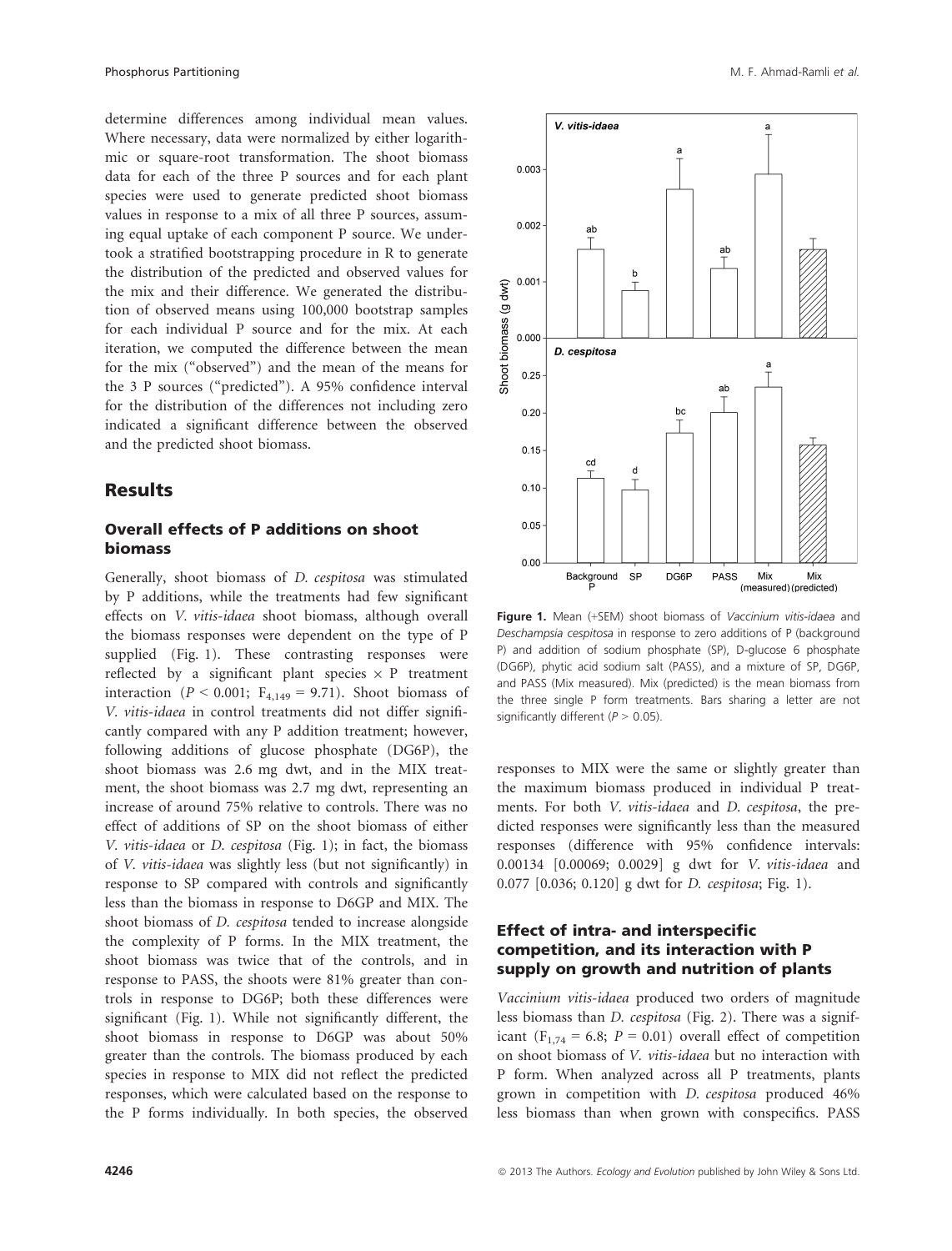Figure 2. Mean (+SEM) above-ground biomass of Vaccinium vitisidaea and Deschampsia cespitosa in response to P additions when grown in intra- (open) or interspecific (hatched) competition (see Fig. 1 for details of P treatments). Bars sharing a letter are not significantly different ( $P > 0.05$ ). There was no significant P form  $\times$  competition type interaction for V. vitis-idaea.

was the only P treatment where there was no measurable difference in shoot biomass of V. vitis-idaea when grown under intra- or interspecific competition. There was a significant interaction between P addition and competition type ( $F_{4,74} = 2.5$ ;  $P = 0.049$ ) on the biomass of D. cespitosa shoots (Fig. 2). The biomass response to P supply and competition was largely opposite to those observed for V. vitis-idaea. In controls, PASS and MIX, D. cespitosa tended to produce more biomass when grown with V. vitis-idaea compared with conspecifics, although this was only significant in the MIX treatment. In contrast, the responses of D. cespitosa in interspecific competition to DG6P and SP were neutral.

The concentration of P in shoots of both V. vitis-idaea and D. cespitosa was dependent on significant interactions between competition and P addition (for V. vitis-idaea:  $F_{4,74} = 4.4;$   $P = 0.003$ . For *D. cespitosa*:  $F_{4,74} = 6.3;$  $P < 0.001$ ; Fig. 3). *V. vitis-idaea* had overall greater shoot P concentrations when supplied with SP, but these tended to be elevated when grown in interspecific competition. An even stronger significant effect of competition was seen in response to DG6P; here, plants had 2.5-times greater concentrations when grown with D. cespitosa compared with conspecifics. The concentration of P in D. cespitosa shoots that were provided with no additional P was around 0.5 mg·g<sup>-1</sup>, which was significantly less compared with all other treatments. Addition of SP resulted in plant shoots with approximately 20-times greater shoot P concentrations than the controls, although there was no effect of intra- versus interspecific competition in this treatment. In contrast, when DG6P was provided, shoot P concentrations significantly increased from 1.2 mg·g<sup>-1</sup> in intraspecific competition to 2.9 mg $\cdot$ g<sup>-1</sup> when grown with V. vitis-idaea; both concentrations being significantly greater than controls. When supplied with a mixture of P forms, there was no effect of competition on shoot P concentrations of both D. cespitosa and V. vitis-idaea.

The quantity of P in V. vitis-idaea shoots was affected by a significant interaction between P addition and competition ( $F_{4,74} = 3.1$ ;  $P = 0.021$ ; Fig. 3). Compared with controls, the amount of P was significantly greater when plants were grown in interspecific competition and supplied with SP, and when grown in intraspecific competition when supplied with a mixture of P forms. For *D. cespitosa*, there were only significant main effects of P addition and competition type. Compared with controls, plant shoots contained significantly more P regardless of P addition, while plants grown in interspecific competition also contained more P than when grown with conspecifics.

The concentration of N in D. cespitosa and V. vitisidaea tissues also differed after addition of various P forms (Fig. 4). In general, N concentrations in V. vitisidaea shoots approximately doubled in response to P additions, although these effects were only significantly different from controls in SP, D6GP, and PASS. D. cespitosa shoots had significantly  $(F_{4,74} = 41.4; P < 0.001)$ smaller concentrations of N when they were supplied with P, regardless of the form. For example, in the MIX treatment, the concentration of N was nearly half that of the controls. The total amount of N in V. vitis-idaea shoots was dependent on a significant interaction between P addition and competition ( $F_{4,71} = 3.1$ ;  $P = 0.050$ ). This effect was largely driven by plants grown in intraspecific competition having substantially more N in shoots when supplied with D6GP and a mixture of P forms compared with controls. Less distinct effects were seen in the amount of N in D. cespitosa shoots, although plants in interspecific competition tended to contain more N than when grown with conspecifics. In addition, N content was significantly ( $F_{4,74} = 5.5$ ;  $P < 0.001$ ) greater in control plants and plants supplied with PASS and a mixture of P forms compared with those supplied with only SP.

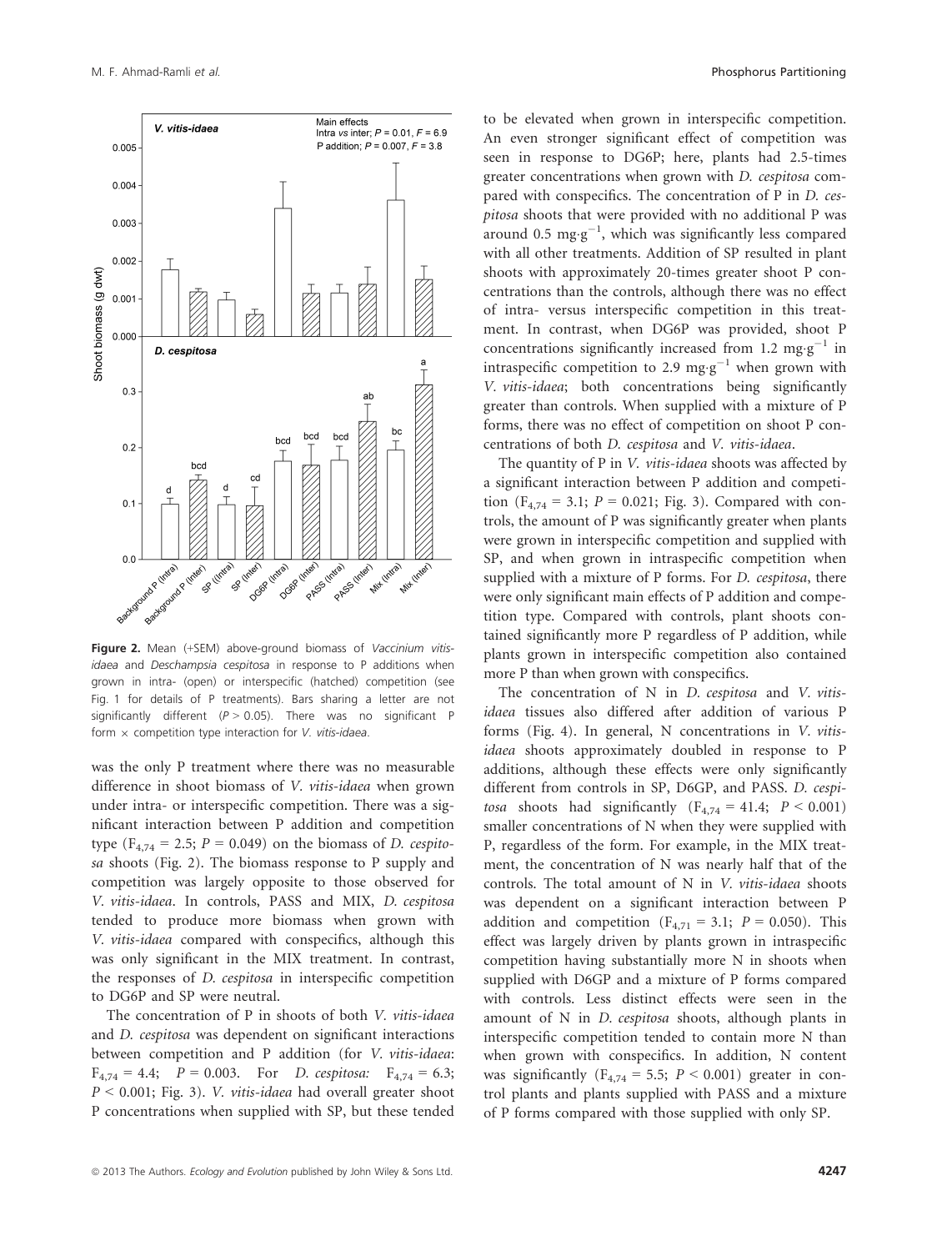

Figure 3. Mean (+SEM) shoot P concentration (A) and content (B) in Vaccinium vitis-idaea, and shoot P concentration (C) and content (D) in Deschampsia cespitosa in response to P additions when grown in intra- (open) or interspecific (hatched) competition (See Fig. 1 for details of P treatments). Within a panel, bars sharing a letter are not significantly different ( $P > 0.05$ ). There was no significant P addition  $\times$  competition interaction on shoot P content of D. cespitosa.

## Activity of root surface enzymes and indices of competitiveness

Phytase activity on the root surface of D. cespitosa was 22 fold higher (T = 8.32; df = 18;  $P < 0.001$ ) than *V. vitis-idaea* when grown with PASS (Fig. 5). In contrast, phosphomonoesterase activity in response to DG6P was significantly  $(T = -4.31; df = 18, P < 0.001)$  greater (approximately 200)  $\mu$ mol $\cdot$ g $\cdot$ fwt $^{-1} \cdot$ s $^{-1}$ ) on the root surface of *V. vitis-idaea* than D. cespitosa (approximately 8.5  $\mu$ mol·g·fwt<sup>-1</sup>·s<sup>-1</sup>). These results indicate that D. cespitosa is more effective at using refractory organic P as a P source, and that V. vitis-idaea preferentially uses the simple labile organic form, DG6P.

# **Discussion**

We provide the first empirical test of partitioning for soil P by two plant species commonly found in P deficient ombrotrophic peatlands. In agreement with our first hypothesis and with the model proposed by Turner (2008), we found that the growth of both V. vitis-idaea and D. cespitosa responded differently depending on the form of P supplied to the growth medium. D. cespitosa, which is a relatively fast growing graminoid compared with V. vitis-idaea, was able to effectively use the organic P compound phytic acid (PASS), which is the least biological available of those used in the experiment. There was a tendency for V. vitis-idaea to produce the greatest shoot biomass in response to additions of DG6P. D. cespitosa seemed to acquire P from the stabilized and strongly sorbed PASS through the synthesis of phytase enzymes released from its root system, whereas production of phosphomonoesterases was negligible (Fig. 5). The production of solubilizing agents such as organic acids from D. cespitosa root exudates may also help promote phytase activity. For example, the combination of phytase and organic acids has been found to interact to affect plant utili-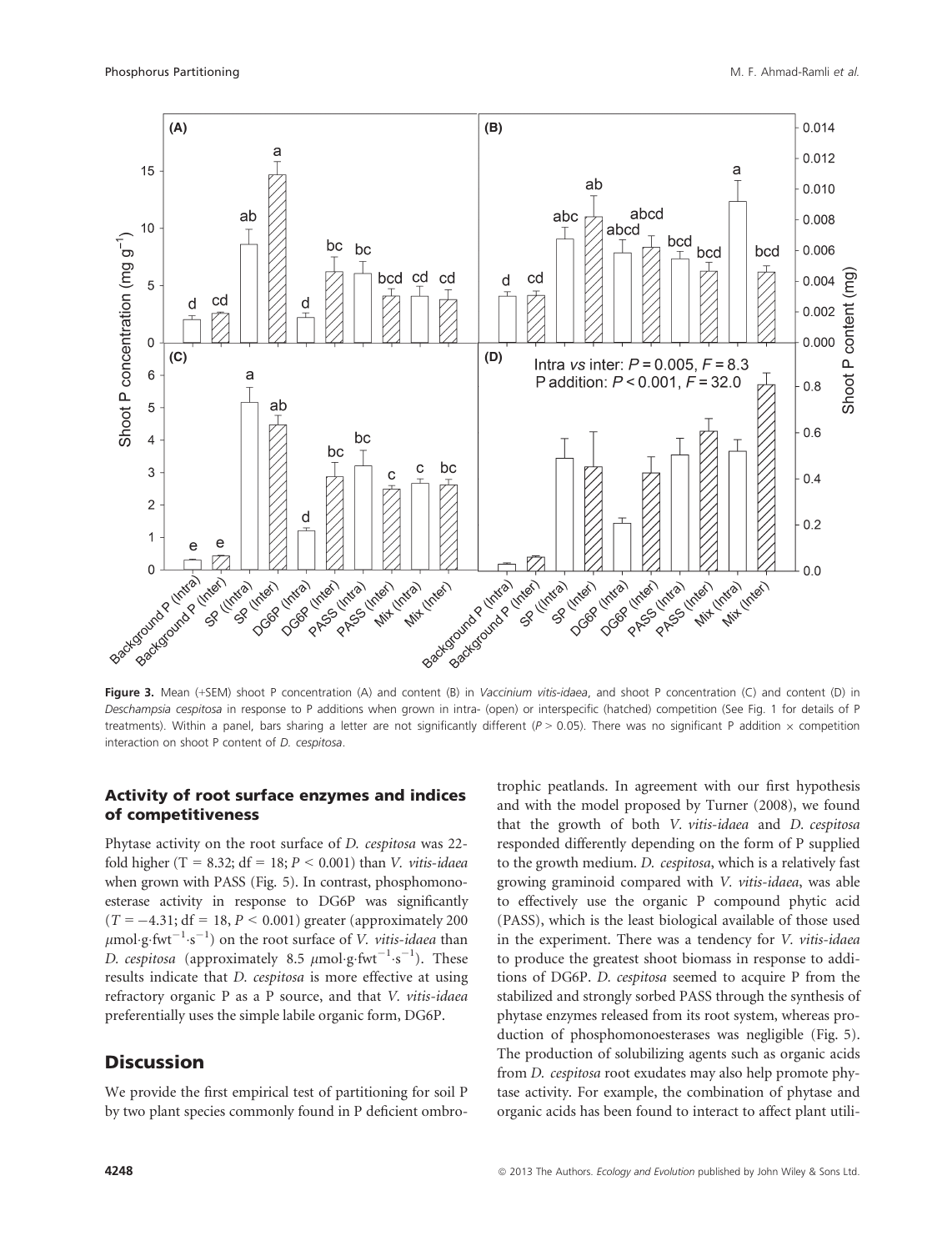

Figure 4. Mean (+SEM) shoot N concentration (A) and content (B) in Vaccinium vitis-idaea, and shoot N concentration (C) and content (D) in Deschampsia cespitosa in response to P additions when grown in intra- (open) or interspecific (hatched) competition (See Fig. 1 for details of P treatments). There was a significant P addition  $\times$  competition interaction only for shoot N content of V. vitis-idaea. Within a panel, bars sharing a letter are not significantly different ( $P > 0.05$ ).

zation of inositol phosphate (Hayes et al. 2000; George et al. 2004). In contrast to D. cespitosa, the slower growing V. vitis-idaea had significantly more phosphomonoesterase on its root surfaces and produced virtually no phytase, that may have facilitated access the simple phosphate monoester, DG6P. DG6P is weakly sorbed and considered among the most abundant and available of organic P forms in soil (Condron et al. 2005). These data therefore suggest that P partitioning by these plants is regulated, at least in part, by production of root surface phosphatase enzymes and provides support for our second hypothesis. Thus, gaining a better understanding of the factors that regulate production, release, and activity of these enzymes is crucial for understanding plant community composition and its interactions with biogeochemical cycling. The findings corroborate past work showing that root surface enzymes contribute substantially to plant nutrition (Kroehler and Linkins 1988). One particularly important factor in regulating root surface P-solubilizing enzymes is deposition of atmospheric reactive N, which has been shown to stimulate enzyme activity to different extents depending on species identity (Johnson et al. 1999; Phoenix et al. 2004; Phuyal et al. 2007) and functionality (i.e., whether they are able to fix atmospheric N; Venterink 2011).

One further explanation of the contrasting activities of phosphatase enzymes found in the current experiment might be the different types of mycorrhizal fungi supported by the plants used; V. vitis-idaea forms ericoid mycorrhizas, and D. cespitosa forms arbuscular mycorrhizas (Harley and Harley 1987). The role of arbuscular mycorrhizal fungi in acquiring P via production of extracellular phosphatases is uncertain. One study estimated that utilization of P from phytic acid and subsequent translocation of P to Trifolium repens by external mycelium in a calcareous soil only contributed to around 3% of plant P nutrition (Feng et al. 2003). Our results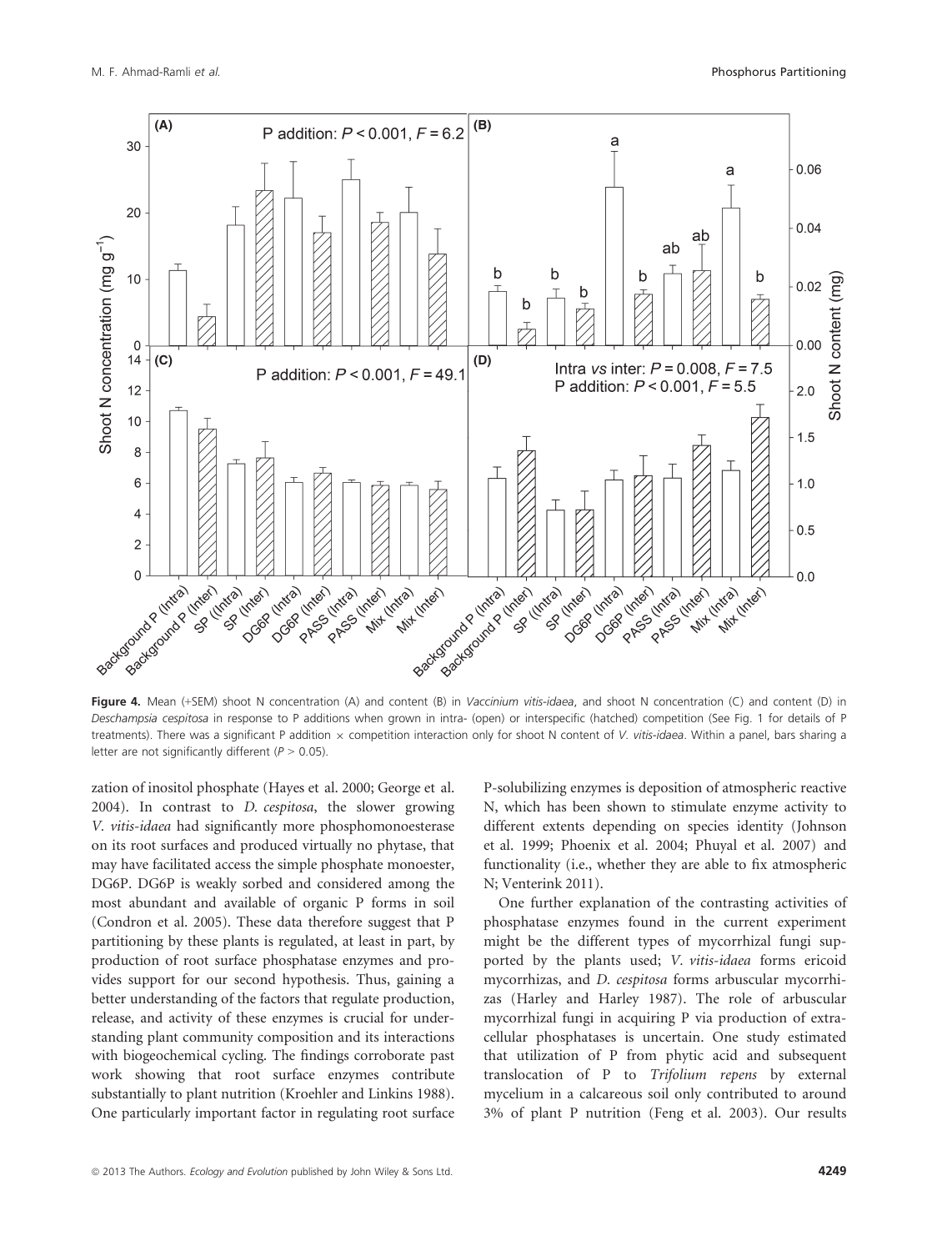

Figure 5. Mean  $(\pm$ SEM) root surface phosphomonoesterase and phytase activity of Vaccinium vitis-idaea and D. cespitosa in response to additions of D-glucose 6 phosphate (DG6P) and sodium phytate (PASS). Asterisks indicate significant ( $P < 0.001$ ) differences between plant species within each P form.

from V. vitis-idaea generally support past work, which showed ericoid mycorrhizal fungi can utilize organic P sources by releasing a suite of phosphatases (although thus far phytase has yet to be tested), and could transport P back to host plants (Leake and Miles 1996; Myers and Leake 1996). The plant community found at our study site comprises a number of species with other root adaptations that enable them to acquire P efficiently, notably M. gale (cluster roots) and Carex spp. (dauciform roots; Playsted et al. 2006). However, these adaptations usually are nonspecific in terms of P acquisition. Instead, they enable plants to release organic acids and mobilize P in the rhizosphere, which can have significant positive effects on the growth and nutrition of neighboring co-occurring species without such adaptations (Johnson et al. 2004).

We found that the performance (biomass) of plants differed when supplied with a mixture of P forms compared with what would be predicted based on the assumption of equal utilization of P from each compound when applied separately. For V. vitis-idaea, the biomass when given a mix of three different P compounds was similar to the biomass produced in response to additions of DG6P only, that is, very positive. This suggests that the modest amount of P supplied in DG6P in the mixture (which was one-third of that applied when this compound was added on its own) was enough to satisfy plant P demand to the extent that other P forms in the mixture were not utilized. This finding is important because it provides evidence of an active foraging strategy whereby apparently more mobile forms of P (e.g., SP) are ignored in preference for DG6P. The response of D. cespitosa to mixed P sources differed to that of V. vitis-idaea in that it produced more biomass when given a mixture of P sources compared with all other single additions. This suggests that this species has preferences for P sources, as indicated in the model proposed by Turner (2008), rather than absolute specificity, as appears to be the case for V. vitis-idaea. In nature, plants are exposed to a vast diversity of P forms simultaneously, and so the approach we took in this experiment, where this "choice" was to a certain extent simulated gives confidence in our conclusion that resource partitioning for P likely occurs under field conditions. Nevertheless, it is important to also consider that the availability of the P forms, and not just their chemical composition, are likely to have differed in the experiment. It is also a possibility that the addition of one P form could have affected the availability of another when they were supplied in mixture. Further work is required to determine the relative importance of P availability and P chemical composition in driving competitive interactions in plant communities.

We hypothesized that competition between species would be dependent on the forms of P supplied to plants, and this hypothesis was partially supported by the results. The experimental design and duration were such that competition for above-ground resources (light) was unlikely to be a factor in determining competitive outcomes. If P supply had no role in mediating competitive outcomes, we would expect patterns in, for example, biomass to be similar under all P addition treatments. Yet, this was not the case; for example, with no added P, D. cespitosa tended to produce more biomass and acquire more N when grown with V. vitis-idaea compared when grown with a conspecific, while the reverse was the case for V. vitis-idaea. When provided with a mix of P sources, D. cespitosa produced significantly more biomass when grown with V. vitis-idaea than a conspecific. When supplied with PASS, V. vitis-idaea produced the same amount of biomass and acquired similar amounts of N when grown with conspecifics compared with heterospecifics. The ability of V. vitis-idaea to acquire P from DG6P, and the apparent poor ability of D. cespitosa to use this compound as a source of P resulted in the biomass of D. cespitosa being equal when grown with conspecifics or heterospecifics. Although V. vitis-idaea biomass and N acquisition remained less when grown with *D. cespitosa* compared with conspecifics under this P supply treatment, the competitive effect was lowest and competitive response the greatest in this treatment. It is of further interest that when given mixtures of P, the effects of competition were as predicted, with D. cespitosa producing more biomass and acquiring more N when grown with V. vitis-idaea and vice versa. Collectively, these findings suggest that while resource partitioning for P has a role in mediating competitive outcomes, other factors remain important. We now need to test whether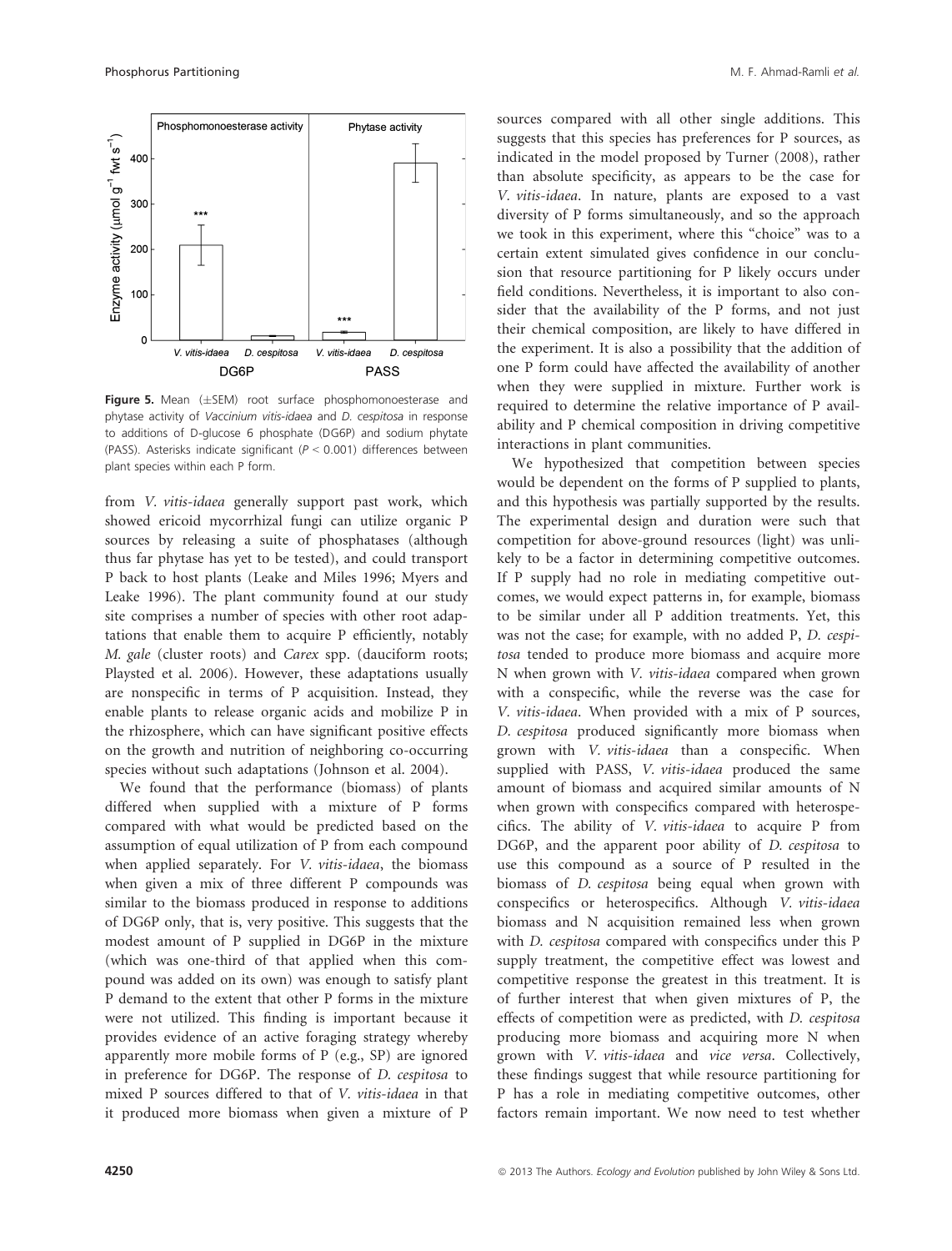preferential utilization of P forms regulates competitive outcomes in a greater range of species.

Although N was kept constant in the treatments, it was clear that the ability of plants to acquire it was dependent on species identity, competition, and P supply. For V. vitis-idaea, the N concentration in shoots tended to be greater in treatments receiving P, whereas the N concentration of D. cespitosa shoots was significantly reduced by P additions, indicating contrasting responses to the stoichiometry of soil mineral nutrient status. This result suggests that the interplay between the availability and mechanisms of uptake of N and P is likely to be critical for determining the relative contributions of these two species to plant community structure.

This study provides evidence of the ability of two peatland plant species to use different forms of soil P, thus supporting the hypothesis that resource partitioning for soil P is an important process. Although this is the first direct evidence of resource partitioning of soil P, how these findings can be applied to natural communities and their management requires more work. Firstly, we used just two plant species, whereas most natural peatland communities have a greater number of species representing broad functional and taxonomic groups (Hulme 2006). Greater species diversity could be reflected by even wider abilities to access and utilize P forms in peatlands. Secondly, we used only three P forms (plus the mix), which may not represent fully the complex P pool in many ecosystems. In peatland, P storage can range between 0.2 and 0.5  $\text{g} \cdot \text{m}^{-2}$  (Whigham et al. 2002) and comprises numerous organic P forms including inositol phosphate, orthophosphate diester, pyrophosphate, phosphonates (Turner et al. 2004), phospholipids, nucleotides, sugar phosphate (Tisdale et al. 1985) phytates, nucleic acids, phosphate ester, and adenosine phosphates (Jayachandran et al. 1992; Marschner 1995). Finally, we grew plants for just 8 weeks; therefore, in this study, we only focussed on the early stages of below-ground competition between D. cespitosa and V. vitis-idaea, and recent evidence suggests growth and nutrient capture by competing plants is highly dynamic throughout their life span (Trinder et al. 2012). Despite these uncertainties, it is clear that resource partitioning of soil inorganic and organic P is a crucial but understudied process that can have profound effects on plant productivity, growth, and competition.

# Acknowledgments

This study was funded by Ministry of Higher Education, Malaysia, University of Putra Malaysia, and the University of Aberdeen. We thank Dr. H. Weitz, D. Hadwen, K. Cruickshank, A. Raffan, B. Gordon, and D. Hay for technical support.

# Conflict of Interest

None declared.

#### References

- Antibus, R. K., R. L. Sinsabaugh, and A. E. Linkins. 1992. Phosphatase activities and phosphorus uptake from inositol phosphate by ectomycorrhizal fungi. Can. J. Bot. 70:794–801.
- Bremner, J. M. and C. S. Mulvaney. 1982. Salicylic acid-thiosulphate modification of Kjeldahl method to include nitrate and nitrite. Pp. 621–622 in A. C. Page, R. H. Miller and D. R. Keeney, eds. Agronomy 9: methods of soil analyses. Part 2. Chemical and microbiological properties. Soil Science Society of America, Madison, WI.
- Condron, L. M., B. L. Turner, and B. J. Cade-Menun. 2005. The chemistry and dynamics of soil organic phosphorus. Pp. 87–121 in J. T. Sims and A. N. Sharpley, eds. Phosphorus: agriculture and the environment. ASA-CSSA-SSSA, Madison, WI.
- Criquet, S., E. Ferre, A. M. Farnet, and L. J. Petit. 2004. Annual dynamics of phosphatase activities in an evergreen oak litter: influence of biotic and abiotic factors. Soil Biol. Biochem. 36:1111–1118.
- Cross, A. F. and W. H. Schlesinger. 2001. Biological and geochemical controls on phosphorus fractions in semiarid soils. Biogeochemistry 52:155–172.
- Felipe, M. R., J. M. Pozuelo, and A. M. Cintas. 1979. Acid phosphatase localization at the surface of young corn roots. Agrochemica 23:143–151.
- Feng, G., Y. C. Song, X. L. Li, and P. Christie. 2003. Contribution of arbuscular mycorrhizal fungi to utilization of organic sources of phosphorus by red clover in calcareous soil. Appl. Soil Ecol. 22:139–148.
- Fransson, A. M., I. M. Van Aarle, P. A. Olsson, and G. Tyler. 2003. Plantago lanceolata L. and Rumex acetosella L. differ in their utilisation of soil phosphorus fractions. Plant Soil 248:285–295.
- George, T. S., A. E. Richardson, P. A. Hadobas, and R. J. Simpson. 2004. Characterization of transgenic Trifolium subterraneum L. which expresses phy A and release extracellular phytase: growth and P nutrition in laboratory media and soil. Plant, Cell Environ. 27:1351–1361.
- Harley, J. L. and E. L. Harley. 1987. A check-list of mycorrhiza in the British flora. New Phytol. 105:1–102.
- Harrison, A. F. 1987. Soil organic phosphorus: a review of world literature. CAB International, Wallingford, UK.
- Hayes, J. E., A. E. Richardson, and R. J. Simpson. 2000. Components of organic phosphorus in soil extracts that are hydrolysed by phytase and acid phosphatase. Biol. Fertil. Soils 32:279–286.
- Hulme, P. D. 2006. Red moss of Netherley site of special scientific interest: an ecohydrological study. Scottish Natural Heritage Commissioned Report No. 163B – Non-technical report (ROAME No. F02LF16).